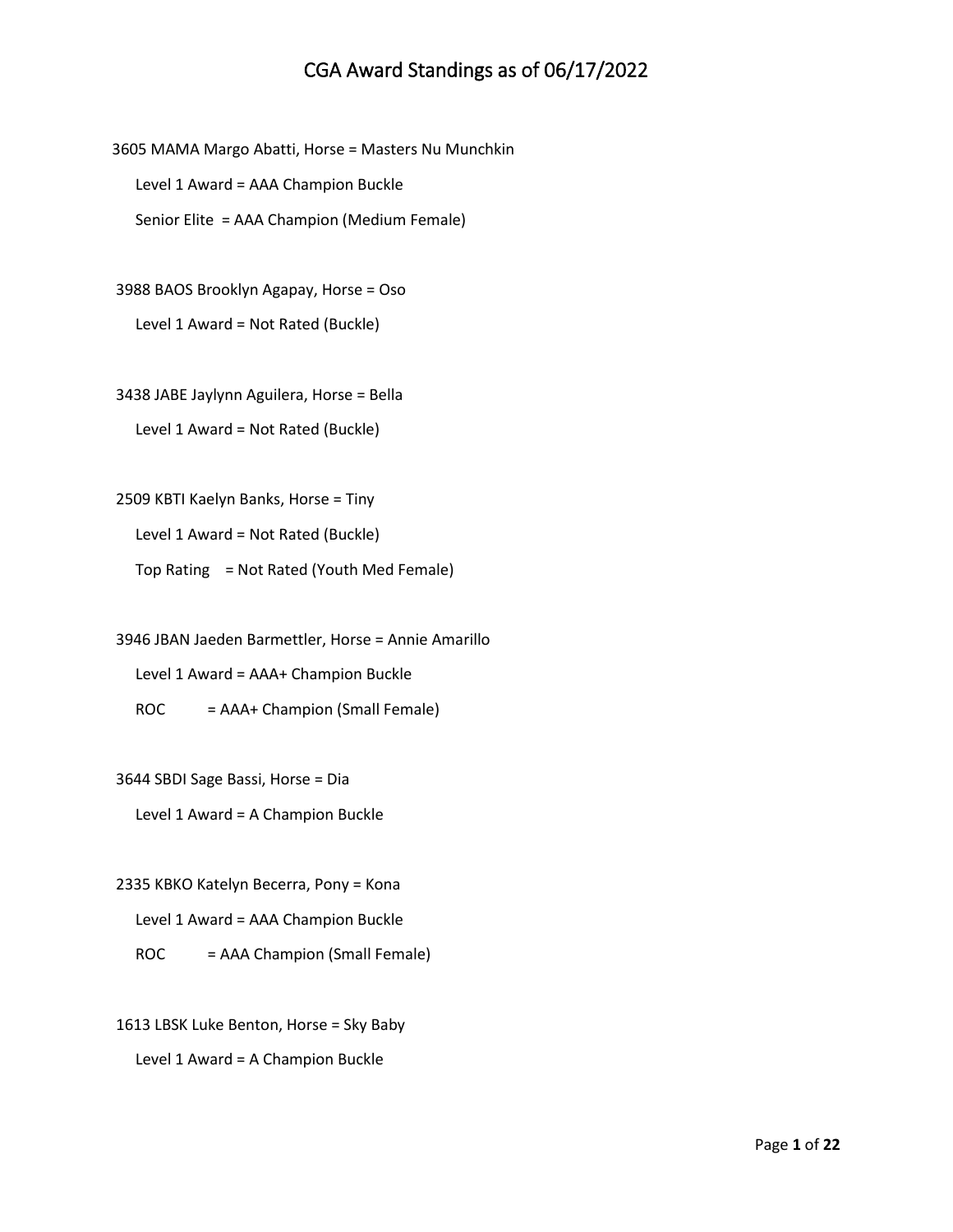2967 TBPL Todd Benton, Horse = Please Camolena Level 1 Award = AA Champion Buckle

2608 ABBI Andrea Bianchi, Horse = Biscotti Moon Level 1 Award = Not Rated (Buckle) Family Team = ( 1) Not Rated (Small Female)

2032 JBCA Josie Bianchi, Horse = Cashew Level 1 Award = Not Rated (Buckle) Family Team =  $(1)$  Not Rated (Y Large Female)

2033 NBTA Natalie Bianchi, Horse = Tara Level 1 Award = FC Champion Buckle Family Team  $=$  (1) FC Champion (Y Med Female)

3556 TBPE Tammy Bogardus, Horse = Pepper Level 1 Award = FC Champion Buckle Level 2 Award = Not Rated (Bracelet) Top Rating = Top FC Division (Small Female)

3557 ABMA Amy Bogordus, Horse = Magic Potts Level 1 Award = Not Rated (Buckle) Top Rating = Not Rated (XL Female)

2647 KBKI Kianah Borges, Horse = King Sassy Jett Level 1 Award = AA Reserve Buckle Top Rating = Top AA Division (Large Female)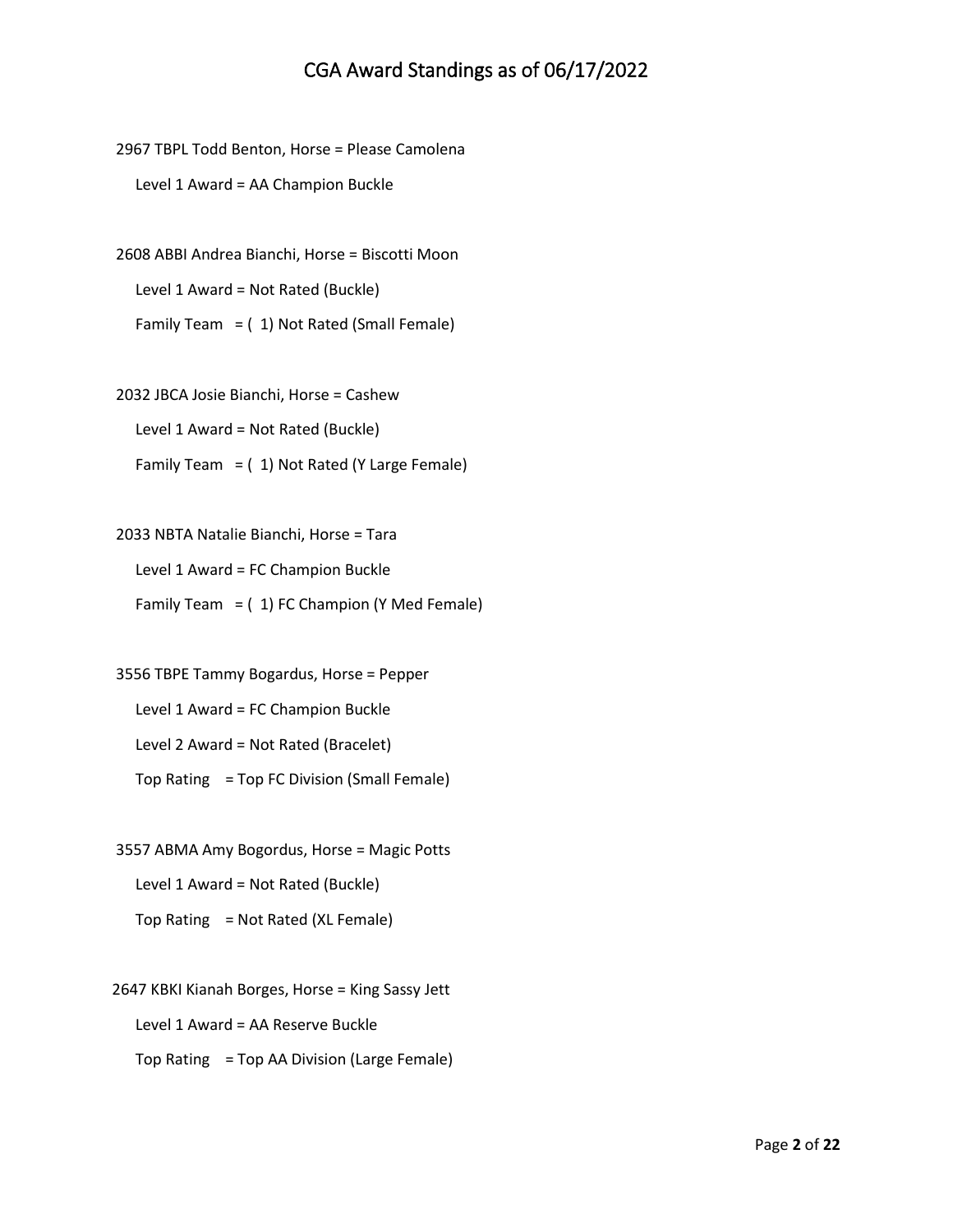1987 BBKO Brynn Brechbuehl, Pony = Kona

Level 1 Award = AAA Reserve Buckle

ROC = AAA Reserve (Y med Female)

1328 SBRO Summer Brown, Horse = Roulette Level 1 Award = AAA Reserve Buckle Level 2 Award = AA Champion Bracelet ROC = AAA Reserve (medium Female)

3310 ABCO Aubrie Buck, Horse = Coco Bean

Level 1 Award = AA Reserve Buckle

1166 DBBR Daphney Buck, Horse = Brandy Level 1 Award = AAA Reserve Buckle Senior Elite = AAA Reserve (Large Female)

1696 MBHU Madasyn Butler, Horse = Hunny Level 1 Award = FC Champion Buckle

2195 DCRE Dolly Ray Cain, Horse = Reba Level 1 Award = FC Champion Buckle Level 2 Award = FC Champion Bridle Set Top Rating = Top FC Division (Youth XL Female)

3338 RCTA Rylee Caldwell, Horse = Tara Level 1 Award = FC Champion Buckle Top Rating = Top FC Division (Large Female)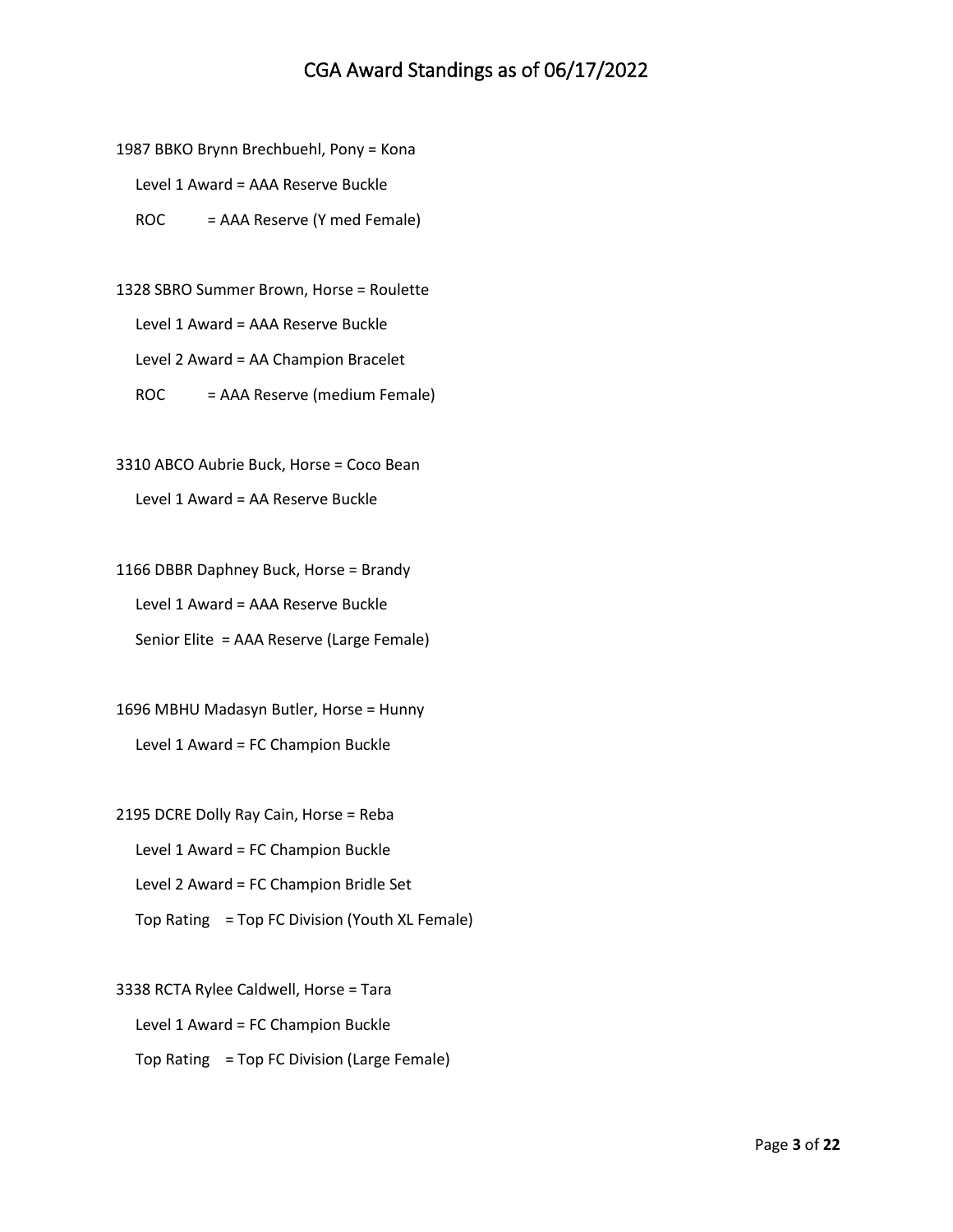1520 KCWA Kenzie Cardoza, Horse = Wanna Win Chex Level 1 Award = AA Champion Buckle Level 2 Award = A Champion Bracelet Top Rating = Top AA Division (Med Female)

1765 DCRE1 Denise Carreon, Horse = Red Level 1 Award = A Reserve Buckle Top Rating = Top FC Division (Small Female)

2440 KCMI Kay Carson, Horse = Miss Demeanor Level 1 Award = AAA Champion Buckle Top Rating = Top AAA Division (Large Female)

2114 JCJU Jordyn Chenal, Horse = Juliet

Level 1 Award = AAA Champion Buckle

ROC = AAA Champion (Small Female)

2115 MCFA Mackenzie Chenal, Pony = Faith N Dreams

Level 1 Award = AAA Champion Buckle

ROC = AAA Champion (Small Female)

1748 BCSP Brenna Colyn, Horse = Spot Level 1 Award = Not Rated (Buckle) Level 2 Award = Not Rated (Bridle Set) Top Rating = Not Rated (XL Vest Female)

3509 VCCH Valentina Cortez, Horse = Charlie Level 1 Award = Not Rated (Buckle)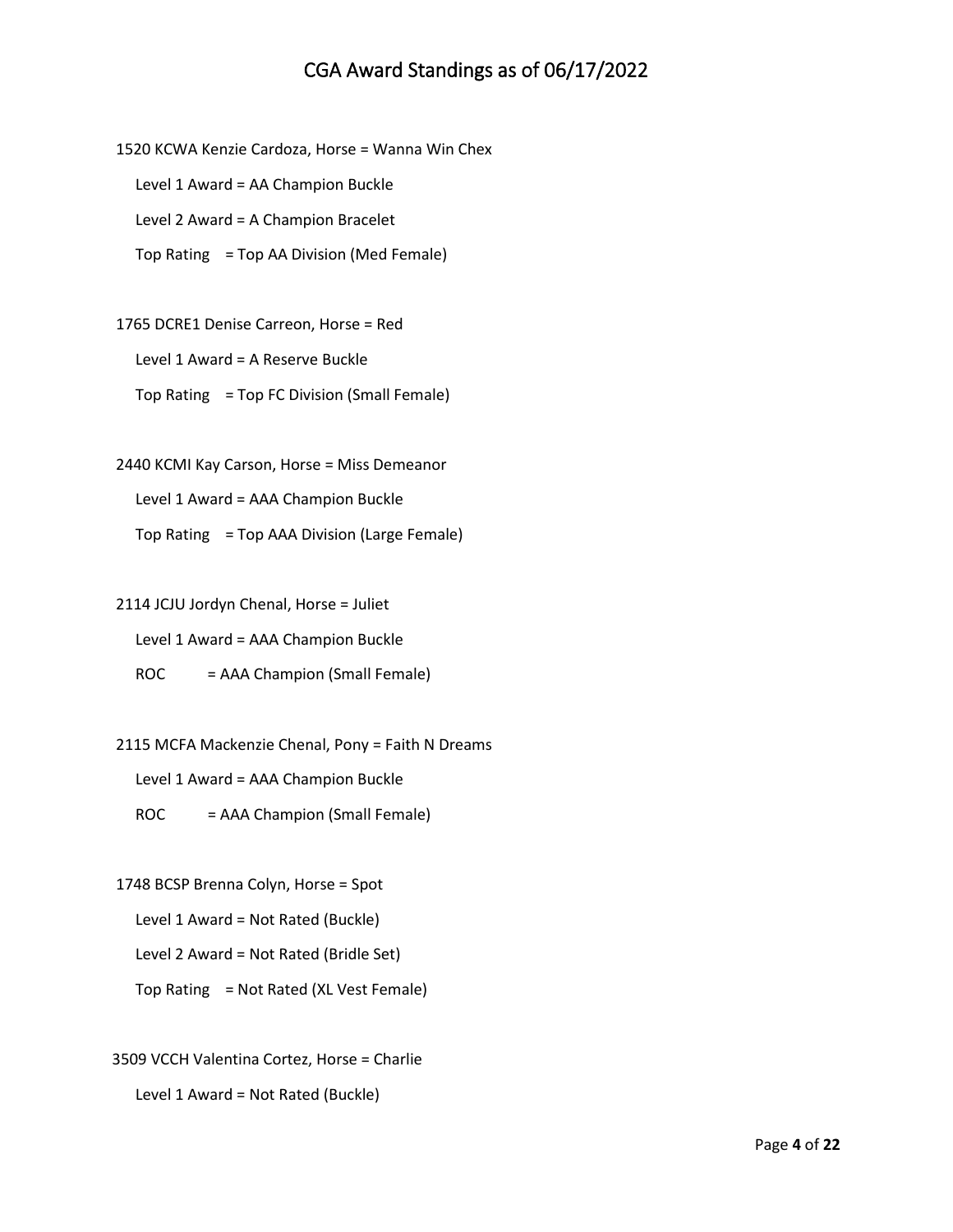2302 BCIT Bob Cranor, Horse = Its a Joy To Travel Level 1 Award = AAA Champion Buckle Senior Elite = AAA+ Champion (XL Female)

2301 CCJU Charla Cranor, Horse = Just My Luck Level 1 Award = A Champion Buckle Senior Elite = A Champion (XL Female)

3613 DDCA Danika D'Amiko, Horse = Calico's Last Surpri

Level 1 Award = FC Champion Buckle

3281 GDBL Greyson DeHaro, Horse = Blaze

Level 1 Award = FC Champion Buckle

3282 TDPA Tristan DeHaro, Horse = Pancho

Level 1 Award = FC Champion Buckle

3862 PDEL Payton DeHerrera, Horse = Elvis's Rowdy Music

Level 1 Award = A Champion Buckle

3861 TDMI Toni DeHerrera, Horse = Missy Level 2 Award = AA Champion Bracelet Senior Elite = AAA Champion (Medium Female)

3773 DDCH Dakota Delte, Horse = Chilli Level 1 Award = Not Rated (Buckle)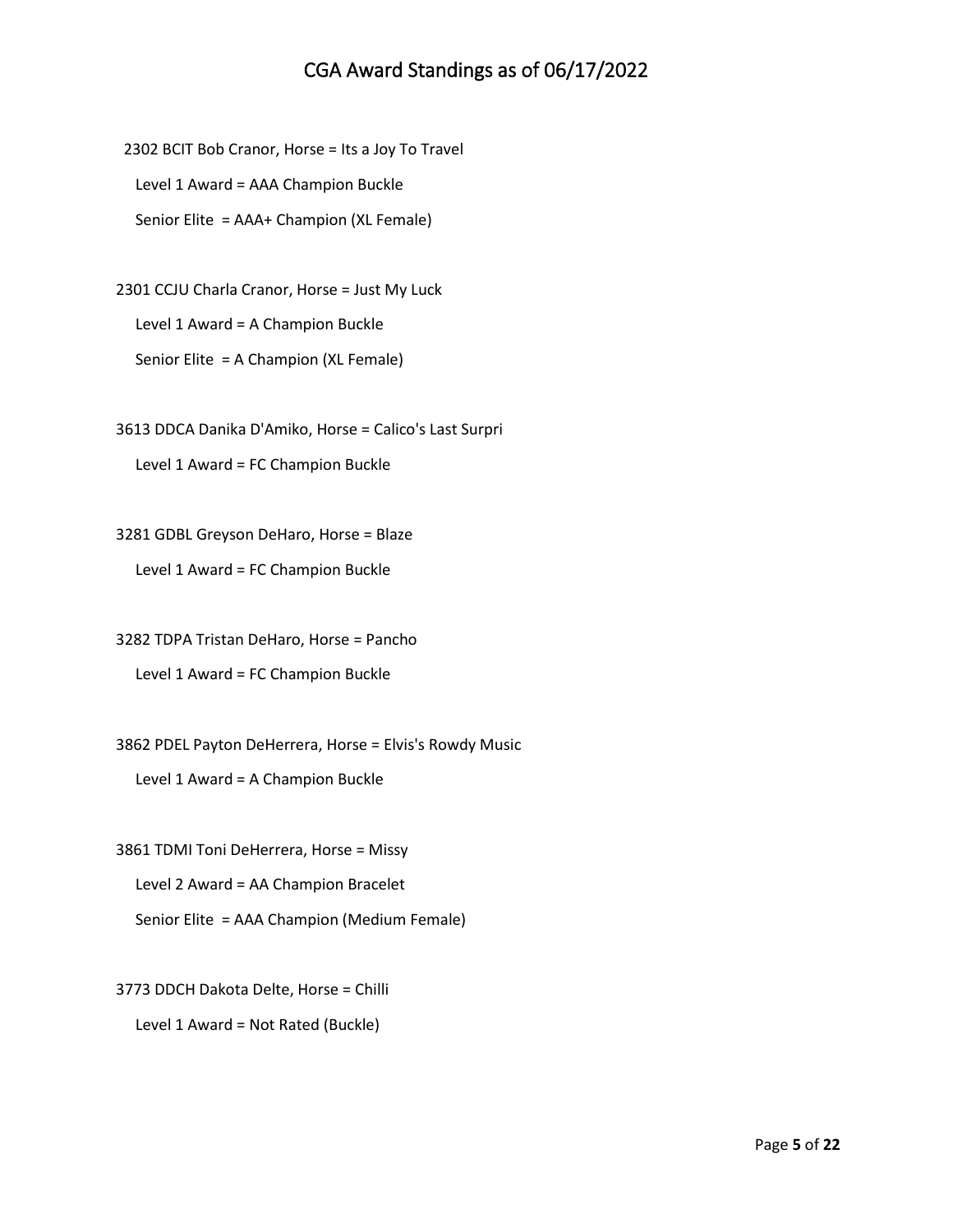3525 EDLU Edna Dorst, Horse = Lulu

Level 1 Award = A Champion Buckle

2060 JDWI Jill Druzgala, Pony = Wildfire

Level 1 Award = AAA Champion Buckle

ROC = AAA Champion (Medium Female)

1366 VDBU Valentina Duran, Horse = Buck Owens

Level 1 Award = FC Champion Buckle

Top Rating = Top FC Division (Youth Med Female)

1157 NEJE Norma Easterday, Horse = Jet Level 1 Award = FC Champion Buckle

Top Rating = Top FC Division (Med Female)

3499 PFRO Piper Fernandes, Pony = Rosy Pony Level 1 Award = A Champion Buckle Top Rating = Top A Division (Small Female)

1953 IFGA Izta Flores, Horse = Gallito Rooster Level 1 Award = FC Champion Buckle Top Rating = Top FC Division (Youth Med Female)

2055 RFSU1 Rylee Flory, Horse = Sugar Level 1 Award = A Reserve Buckle Top Rating = Top FC Division (Youth S Female)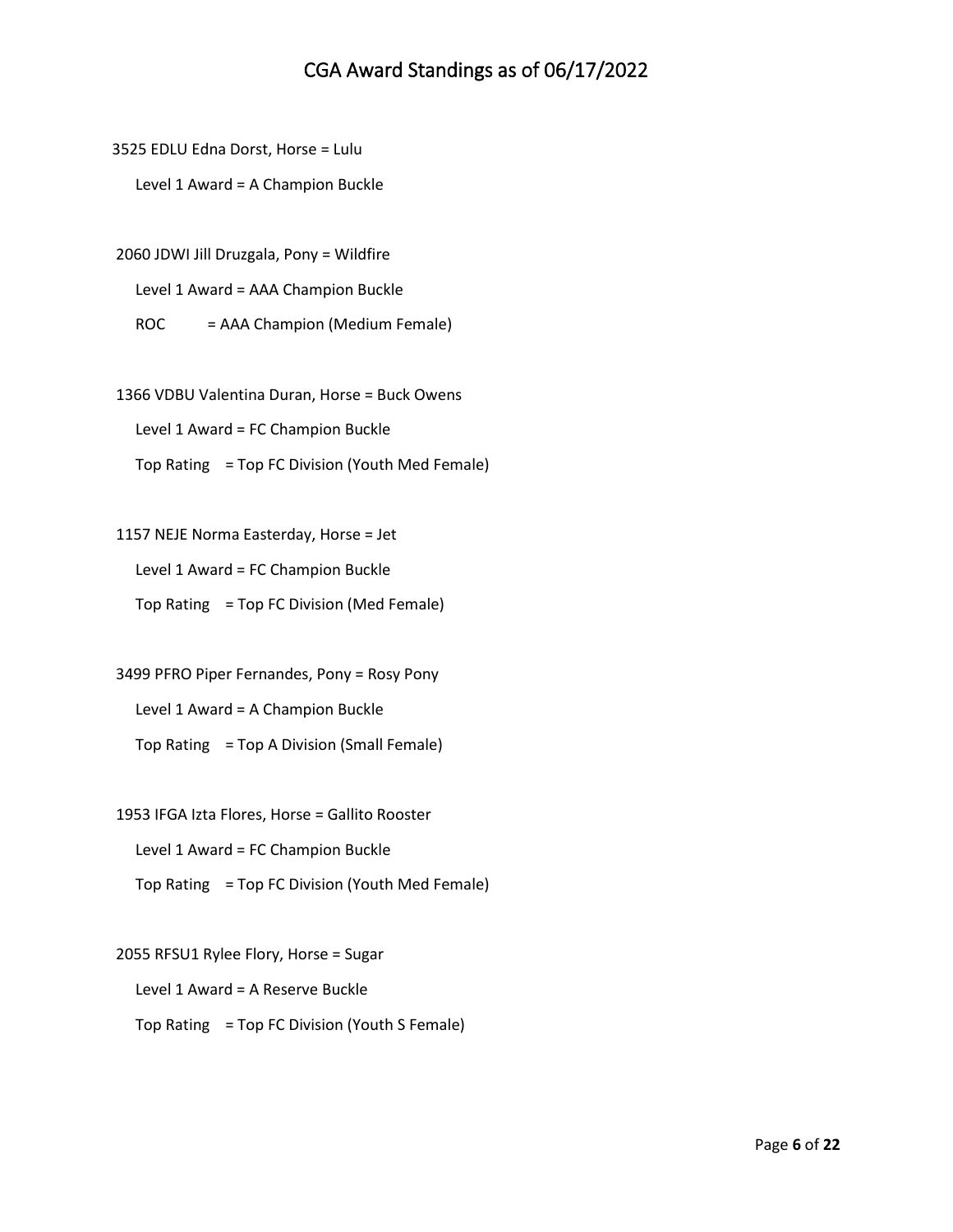1943 RFSU Rilee Frates, Pony = Suncrest Maverick

Level 1 Award = AAA Champion Buckle

ROC = AAA Champion (Small Female)

3176 GFRI Grace Fredriks, Horse = Richard

Level 1 Award = FC Champion Buckle

2393 AGPE Andrea Garcia, Horse = Petal

Level 1 Award = AAA Reserve Buckle

ROC = AAA Reserve (Small Female)

1122 PGWH Paisley Gomez, Horse = Whiskey Level 1 Award = AAA Champion Buckle Top Rating = Top AAA Division (Med Female)

3854 MGCH Michelle Goodspeed, Horse = Charlie Level 1 Award = Not Rated (Buckle)

3855 XGXA Xander Goodspeed, Horse = Xander Level 1 Award = FC Champion Buckle

1776 RGMR Reigan Griffin, Horse = Mr. Magic Level 1 Award = Not Rated (Buckle)

3526 SGRE Sophia Gularte, Horse = Reata Level 1 Award = FC Champion Buckle Top Rating = Not Rated (Y med Female)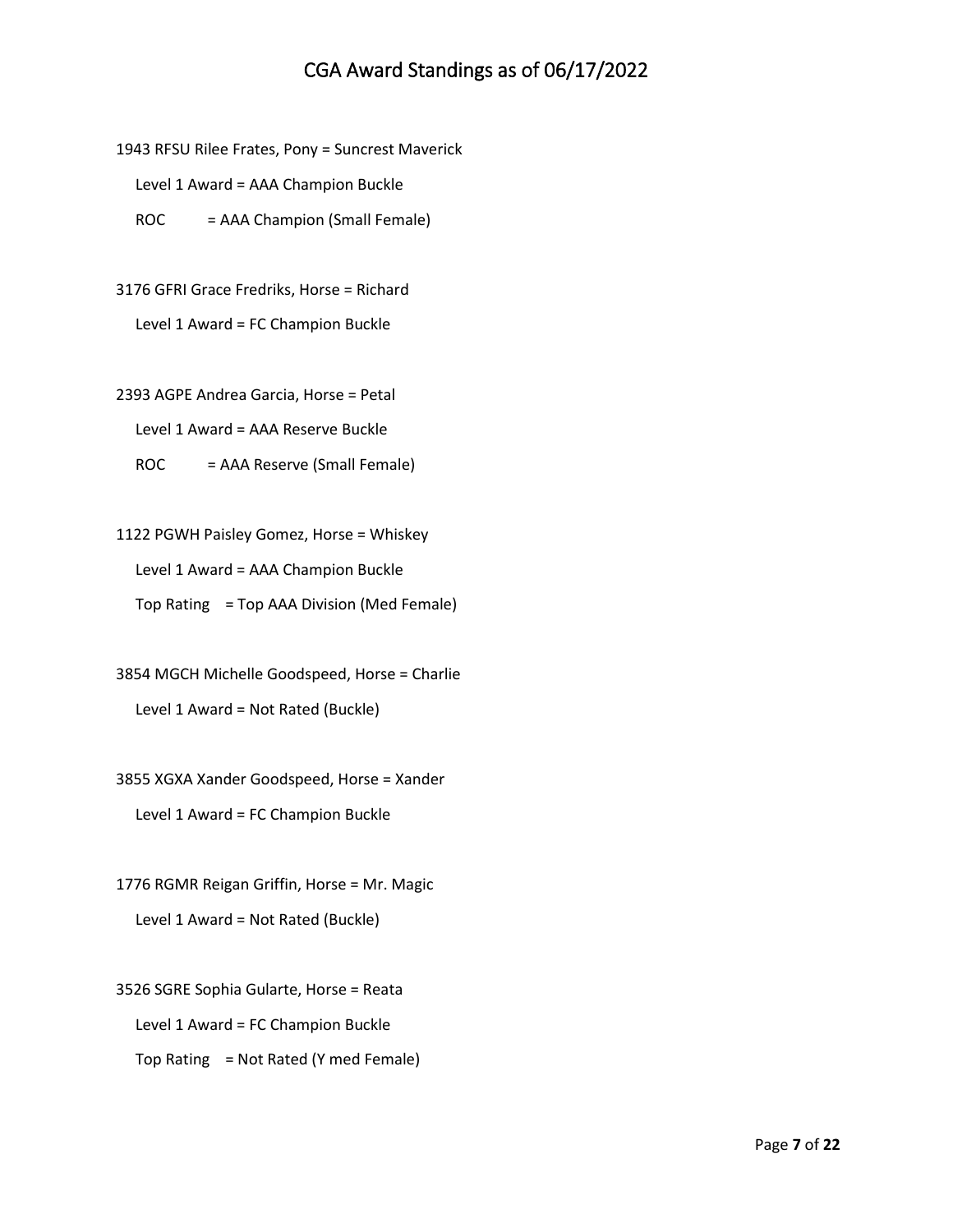1193 KGPE2 Kree Gutierrez, Horse = Peppy Level 1 Award = FC Champion Buckle

3778 WHMA Weston Handy, Horse = Magic

Level 1 Award = AA Reserve Buckle

Level 2 Award = Not Rated (Bracelet)

Top Rating = Top AA Division (XL Male)

2611 AHPA Avielle Hannan, Horse = Paris

Level 1 Award = AAA Champion Buckle

ROC = AAA Champion (Med Female)

2108 MHCE Mary Harris, Horse = Ceyanne Level 1 Award = AAA Reserve Buckle Level 2 Award = Not Rated (Bracelet)

Senior Elite = AAA Reserve (Small Female)

2884 SHHA Sophia Heczko, Horse = Runaway Rita Level 1 Award = Not Rated (Breast Collar Set)

1961 RHRI Roquel Heigl, Horse = River

Level 1 Award = Not Rated (Buckle)

1658 MHBU Mackenzie Heizer, Horse = Buckwheat Level 1 Award = A Reserve Buckle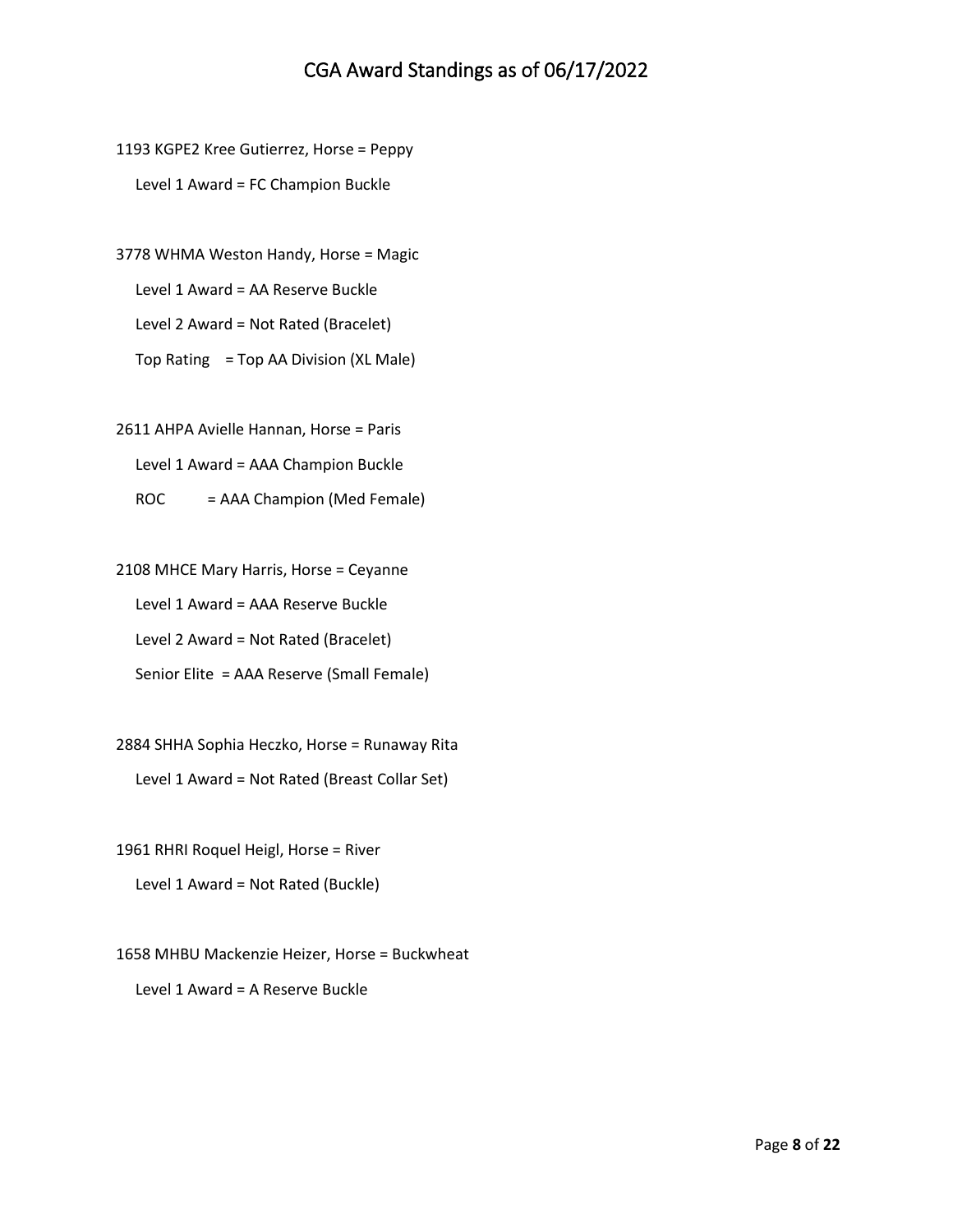6862 DHBU Danna Herchkorn-Cote, Pony = Bugatti

Level 1 Award = AAA Champion Buckle

ROC = AAA Champion (Med Female)

1759 RHRO Rockie Hill, Horse = Rowdy Level 1 Award = A Champion Buckle

2595 EHSA Erika Howard, Pony = Sage Level 1 Award = AA Champion Buckle

ROC = AA Champion (Large Female)

1889 GHCH Gracie Hughes, Horse = Charlie Level 1 Award = FC Champion Buckle

3563 KHRO Karisa Hughes, Horse = Rocky Level 1 Award = A Champion Buckle

3707 JHRU Johna Hurl, Horse = Rudy Level 1 Award = AAA Champion Buckle Senior Elite = AAA+ Champion (Small Female)

1946 KHCA Kylie Hurl, Horse = Cadet Level 1 Award = Not Rated (Buckle)

2858 GISM Giavanna Iacocca, Horse = Smokey Level 1 Award = Not Rated (Buckle)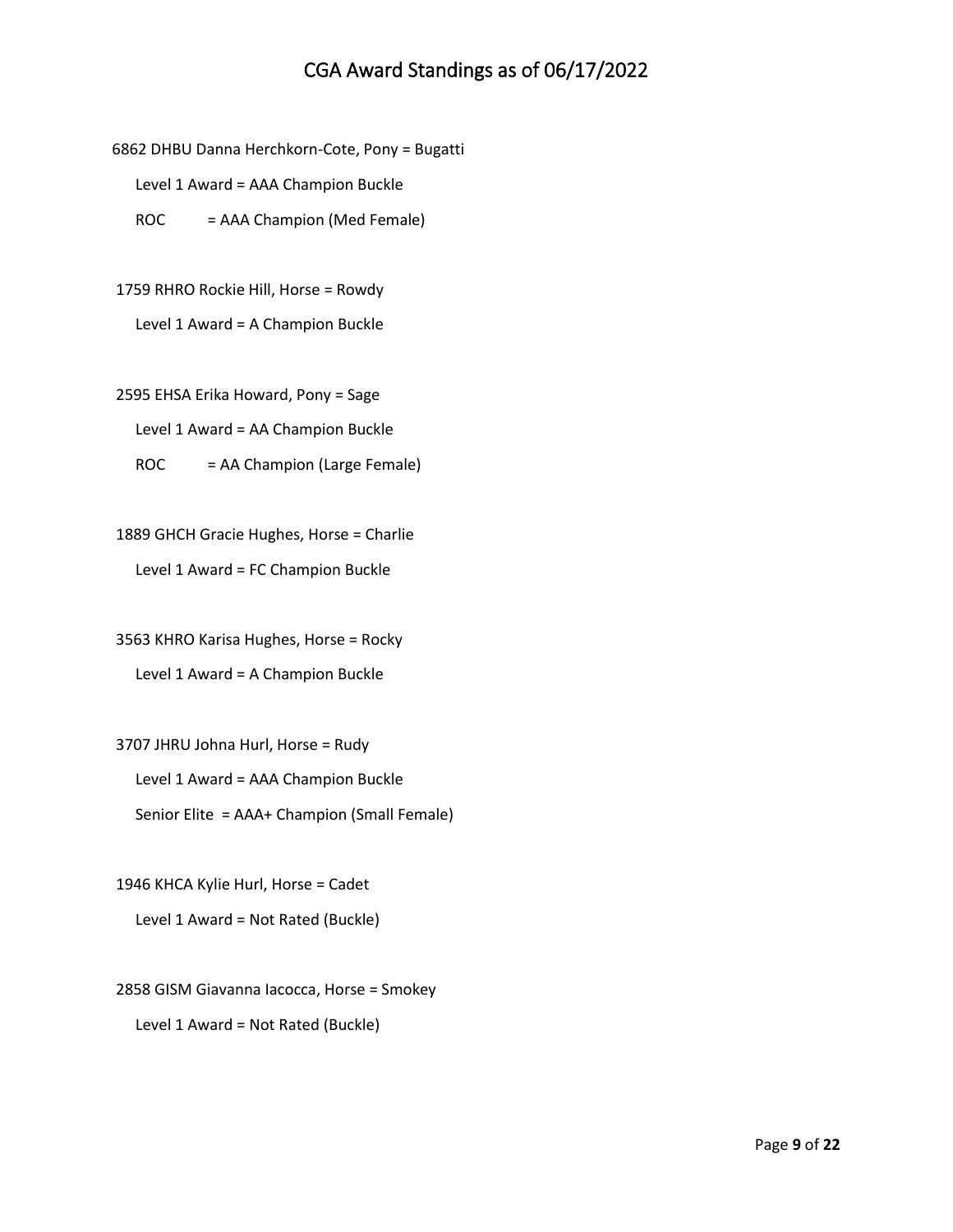3242 JIPI Janella Ingle, Horse = Piper Level 1 Award = A Champion Buckle

1990 MIBE Mia Iveson, Pony = Bellatrix Lestrange Level 1 Award = AA Champion Buckle Level 2 Award = A Reserve Bracelet ROC = AA Champion (Small Female)

3027 PJOF Presley Jackson, Horse = Officer Colllins Level 1 Award = A Reserve Buckle Top Rating = Not Rated (XL Female)

2001 MJCH Marlie Jaegel, Pony = Cherry Bomb Level 1 Award = AAA Champion Buckle ROC = AAA Champion (Med Female)

3674 DJSI DJ Johnson, Horse = Sicario Level 1 Award = FC Champion Buckle Level 2 Award = Not Rated (Bracelet) Top Rating = Top FC Division (Large Male)

1439 PJSM Penny Johnson, Horse = Smokey Bear Level 1 Award = FC Champion Buckle

3250 CJGI Charlee Jones, Horse = Gilly Level 1 Award = FC Champion Buckle Top Rating = Top FC Division (Youth Lg Female)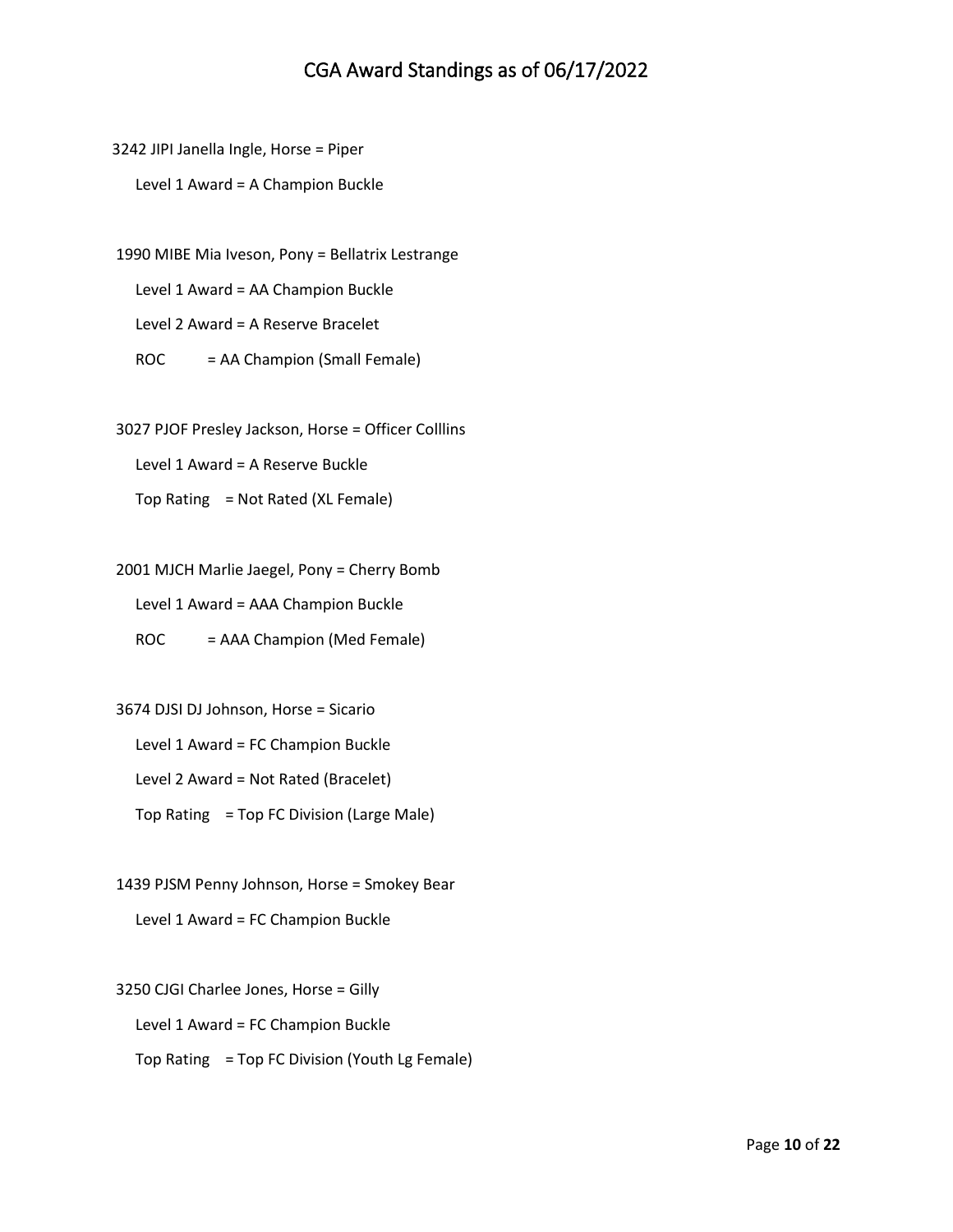3249 PJDI Pyper Jones, Pony = Diamond Level 1 Award = AA Reserve Buckle Top Rating = Top AA Division (Youth Lg Female)

3325 RKSU Rachel Kelman, Horse = Sunflare Level 1 Award = AAA+ Champion Buckle Level 2 Award = AAA Champion Bracelet ROC = AAA+ Champion (Small Female)

2886 BKPE Bry Kessler, Horse = Peanutbutter Level 1 Award = AA Champion Buckle Top Rating = Top AA Division (Medium Female)

3593 SLDI Sabrina Lamprecht, Horse = Diamond Level 2 Award = Not Rated (Bracelet) Top Rating = Top AA Division ( Female)

3610 ELHE Evelyn Leaf, Horse = Her Golden Boy Level 1 Award = FC Champion Buckle Top Rating = Top FC Division (Youth Med Female)

2192 MLBA Michele Leal, Horse = Barbie Level 1 Award = FC Champion Buckle Level 2 Award = FC Champion Bracelet Top Rating = Top FC Division (Large Female)

1832 CLLA Clara Lee, Horse = Latte' Level 1 Award = FC Champion Buckle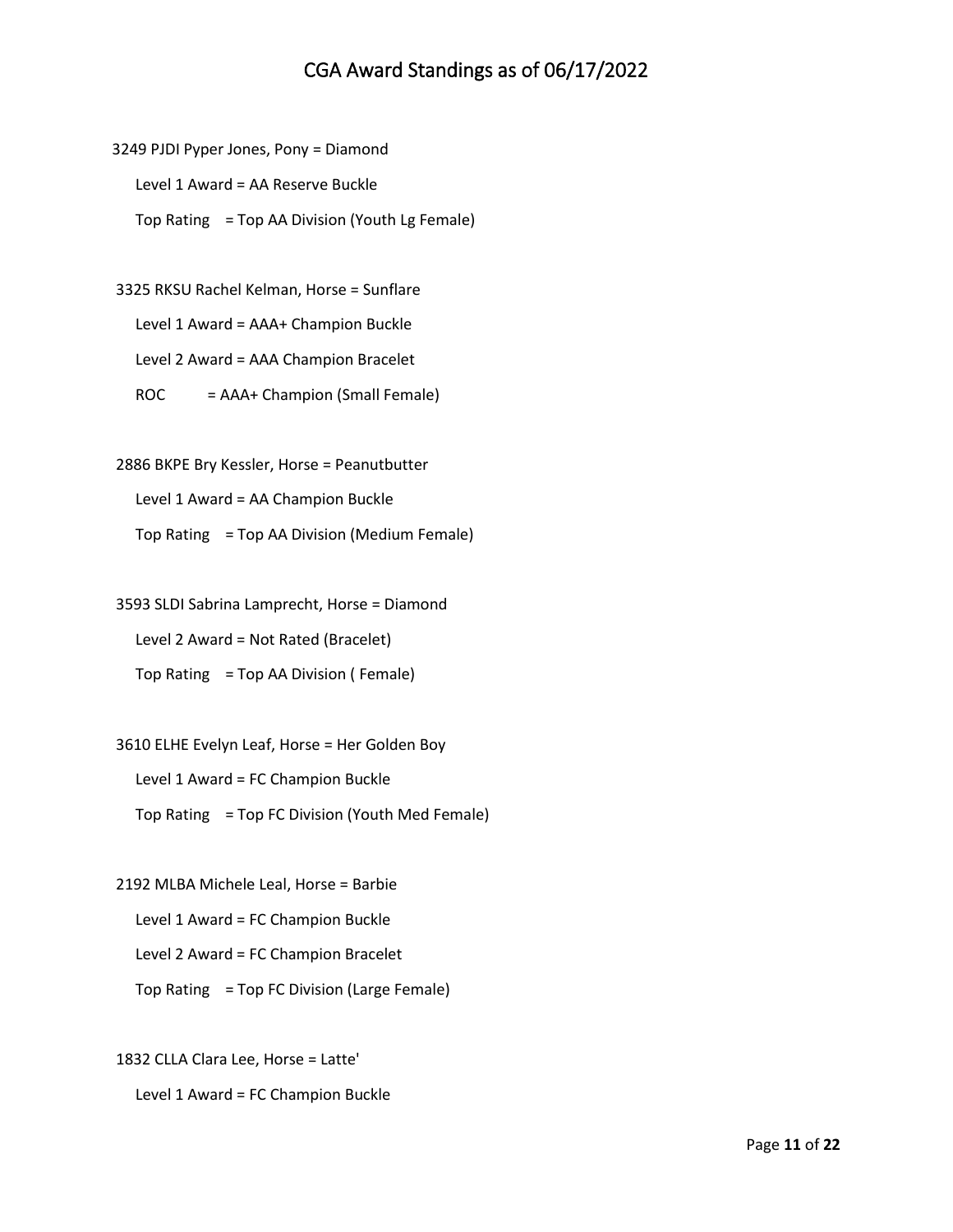1768 DLTO Dave Leighton, Horse = Torque Level 1 Award = A Champion Buckle

1337 VLDE Virginia Leighton, Horse = Delight Level 1 Award = AA Champion Buckle

6179 TLLI Timmi Lemen, Horse = Little Bit Lectro Level 1 Award = AA Champion Buckle Senior Elite = AA Champion (Med Female)

4123 ALHA Ashley Lessa, Horse = Hank Level 1 Award = AA Champion Buckle Level 2 Award = A Champion Bracelet Top Rating = Top AA Division (Large Female)

2148 TLBE Tayler Little, Horse = Betsey Level 1 Award = AA Reserve Buckle

2081 SMLI Sammantha Magana, Horse = Liberty Level 1 Award = AA Champion Buckle Top Rating = Top AA Division (Large Female)

2933 LMCO Leah Malfatti, Horse = Cowboy Level 1 Award = A Champion Buckle Level 2 Award = A Champion Bracelet Top Rating = Top A Division (Small Female)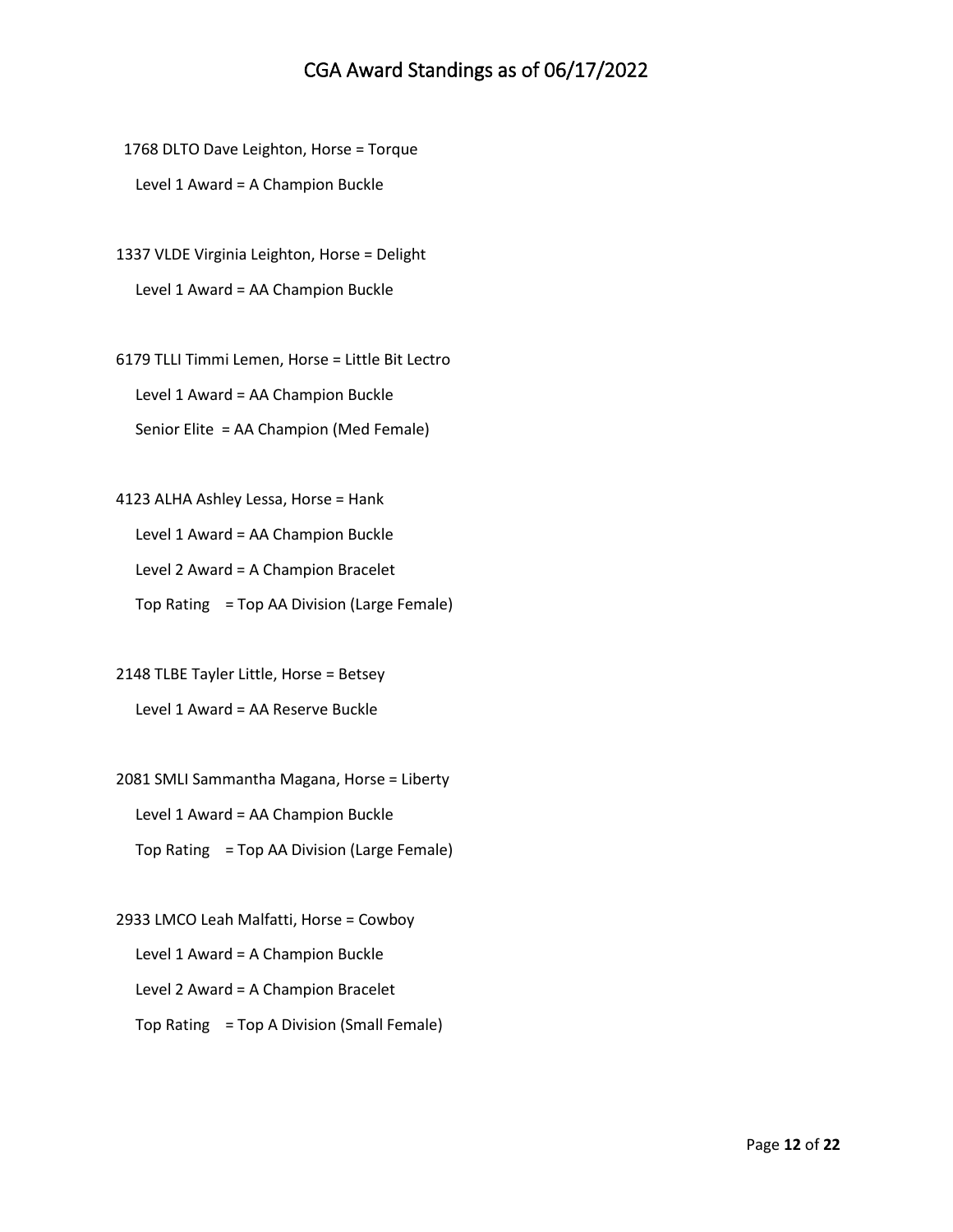8749 DMTI Dianna Malley, Pony = Tipsy

Level 1 Award = AAA Champion Buckle

ROC = AAA Champion (Med Female)

2172 LMSC Lehuanani Manalo, Horse = Scooter Level 1 Award = A Champion Buckle

3495 DMCH Darren McDonald, Horse = Chip Level 1 Award = Not Rated (Buckle)

2504 LMIM Laila McRice, Horse = Imabadcutterdeeman

Level 1 Award = FC Champion Buckle

2504 LMCU Laila McRice, Horse = Cutters Master Image

Level 2 Award = Not Rated (Bridle Set)

3676 LMTH Lindsey Merrill, Horse = The Iron Waffle

Level 1 Award = AAA Champion Buckle

ROC = AAA Champion (Small Female)

1331 TMLI Taylor Merrill, Pony = Lil' Sebastian

Level 1 Award = AAA Reserve Buckle

ROC = AAA Reserve (Large Female)

1197 DMGI Dawn Mileham, Horse = Girls Got Rythmn

Level 1 Award = AAA Champion Buckle

Level 2 Award = AAA Champion Bracelet

Senior Elite = AAA Champion (Large Female)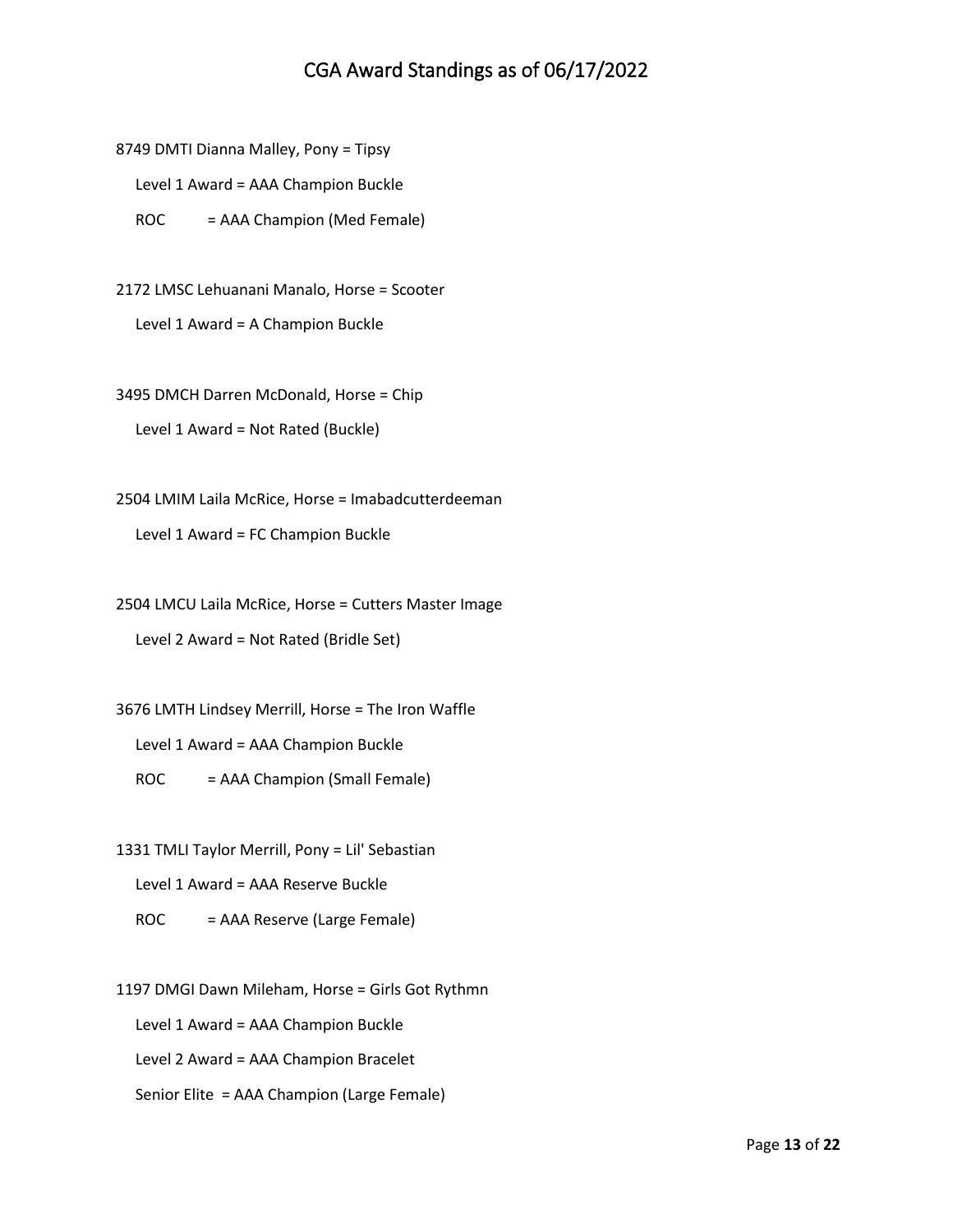3911 MMGE Macey Mitchell, Horse = Georgia

Level 1 Award = A Champion Buckle

3651 MMEJ Michelle Montoya, Horse = Ej Silver Song

Level 1 Award = FC Champion Buckle

Level 2 Award = Not Rated (Bracelet)

Top Rating = Not Rated (Youth Sml Female)

2594 AMDR Alycia Morrison, Horse = Dreamer

Level 1 Award = A Champion Buckle

3835 CNON Cadence Nessen, Horse = One Beautiful Blonde

Level 1 Award = AA Reserve Buckle

Top Rating = Top A Division (Med Female)

3832 JNRO Jillian Nessen, Horse = Rocco Level 1 Award = Not Rated (Buckle)

4066 MNSA Marnie Nessen, Horse = Sassy

Level 1 Award = AAA Reserve Buckle

Level 2 Award = AA Champion Bracelet

Senior Elite = AAA Reserve (XL Female)

1121 MNGI Melanie Newhouse, Horse = Gindii Level 1 Award = AA Champion Buckle Top Rating = Top AA Division (Small Female)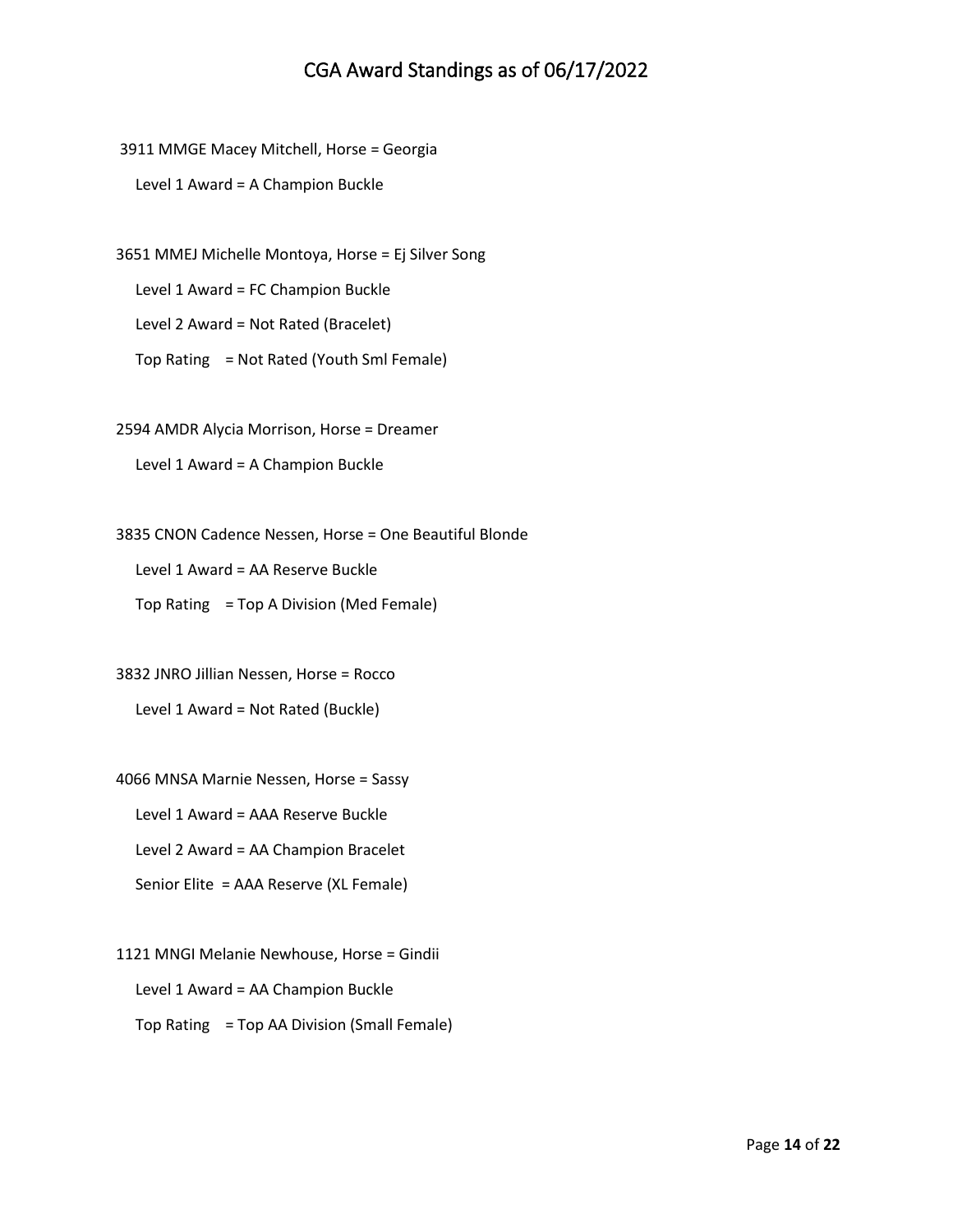3474 HNNI Hailey Nielsen, Horse =

Level 1 Award = Not Rated (Buckle)

Top Rating = Not Rated (Med Female)

3655 BNNI Brooklynn Nogo, Horse = Nixxy

Level 1 Award = A Champion Buckle

Top Rating = Top A Division (Youth Larg Female)

1019 AOSA Ashlyn O'Neill, Horse = Sally

Level 1 Award = AA Reserve Buckle

Top Rating = Top A Division (Medium Female)

3029 TOMY Tatianna Oliveira, Horse = My Sweet Chilipepper

Level 1 Award = A Champion Buckle

Level 2 Award = FC Champion Bracelet

Top Rating = Top A Division (Large Female)

1088 BODA Branson Ordway, Horse = Dally

Level 1 Award = FC Champion Buckle

2256 BOMI Brynlee Ordway, Horse = Mingo Level 1 Award = FC Champion Buckle

2570 JPDO Jessica Pacheco, Horse = Dolly Level 1 Award = AAA Champion Buckle ROC = AAA Champion (Med Female)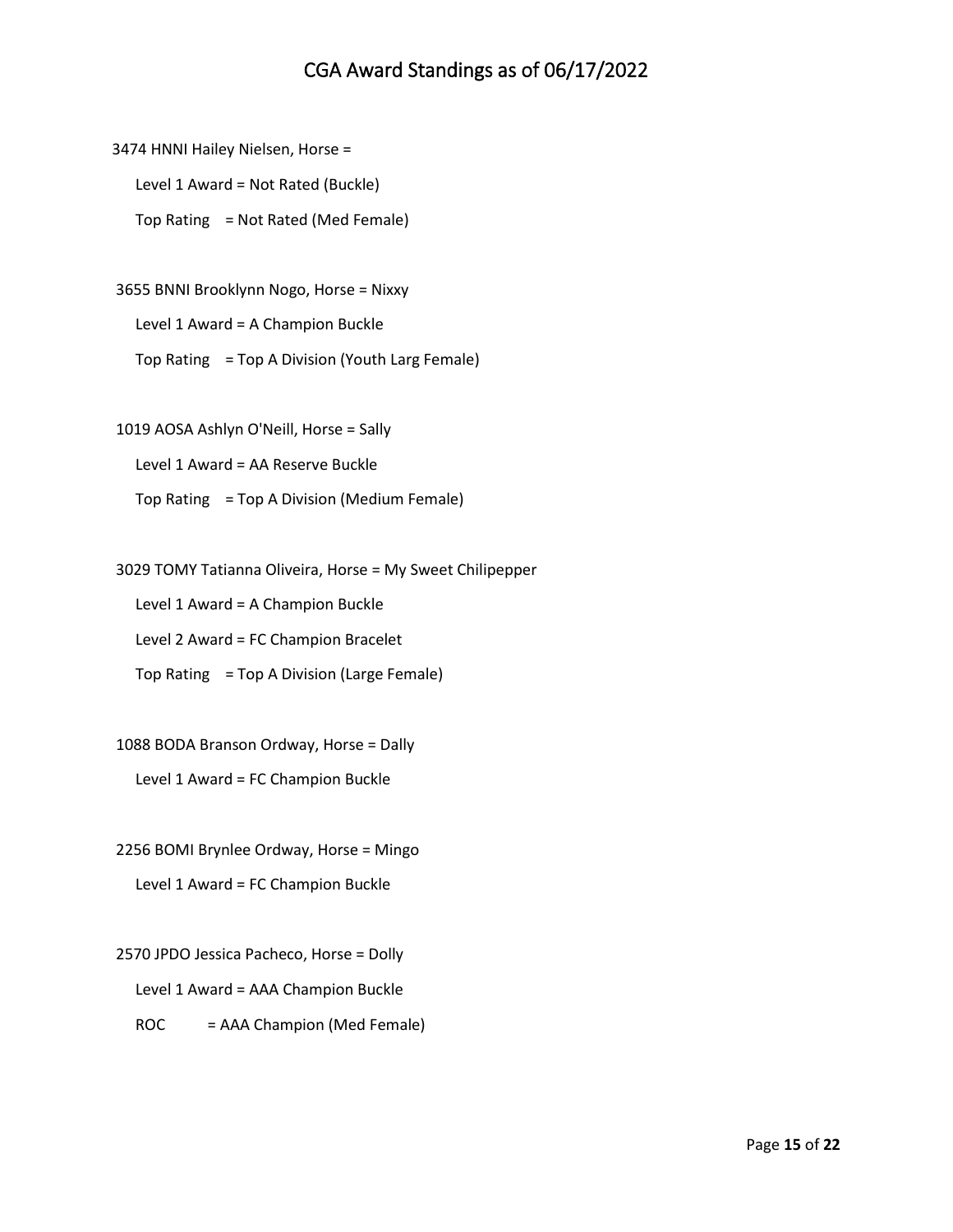2407 MPGE Macy Pacheco, Horse = Get It Girl

Level 1 Award = AAA Champion Breast Collar Set

Level 2 Award = A Champion Bridle Set

ROC = AAA Champion (Small Female)

3511 SPSE Sydney Parlato, Horse = Seabee Level 1 Award = AA Champion Buckle Top Rating = Not Rated (Small Female)

1111 VPTE Vincent Perry, Horse = Tequila Level 1 Award = AA Reserve Buckle Top Rating = Top A Division (Medium Male)

3558 LPOL Lisa Potts, Horse = Oliver Level 1 Award = A Champion Buckle

2260 SPDA Shelley Powell, Horse = Dazzle Me Level 1 Award = AA Champion Buckle Top Rating = Top AA Division (XL Vest Female)

3299 SQBU Sabrina Quilici, Horse = Bullwinkle Level 1 Award = AAA Champion Breast Collar Set Level 2 Award = AAA Champion Bridle Set ROC = AAA Champion (Large Female)

1667 CRCH Charley Randall, Horse = Chilli Level 1 Award = A Champion Buckle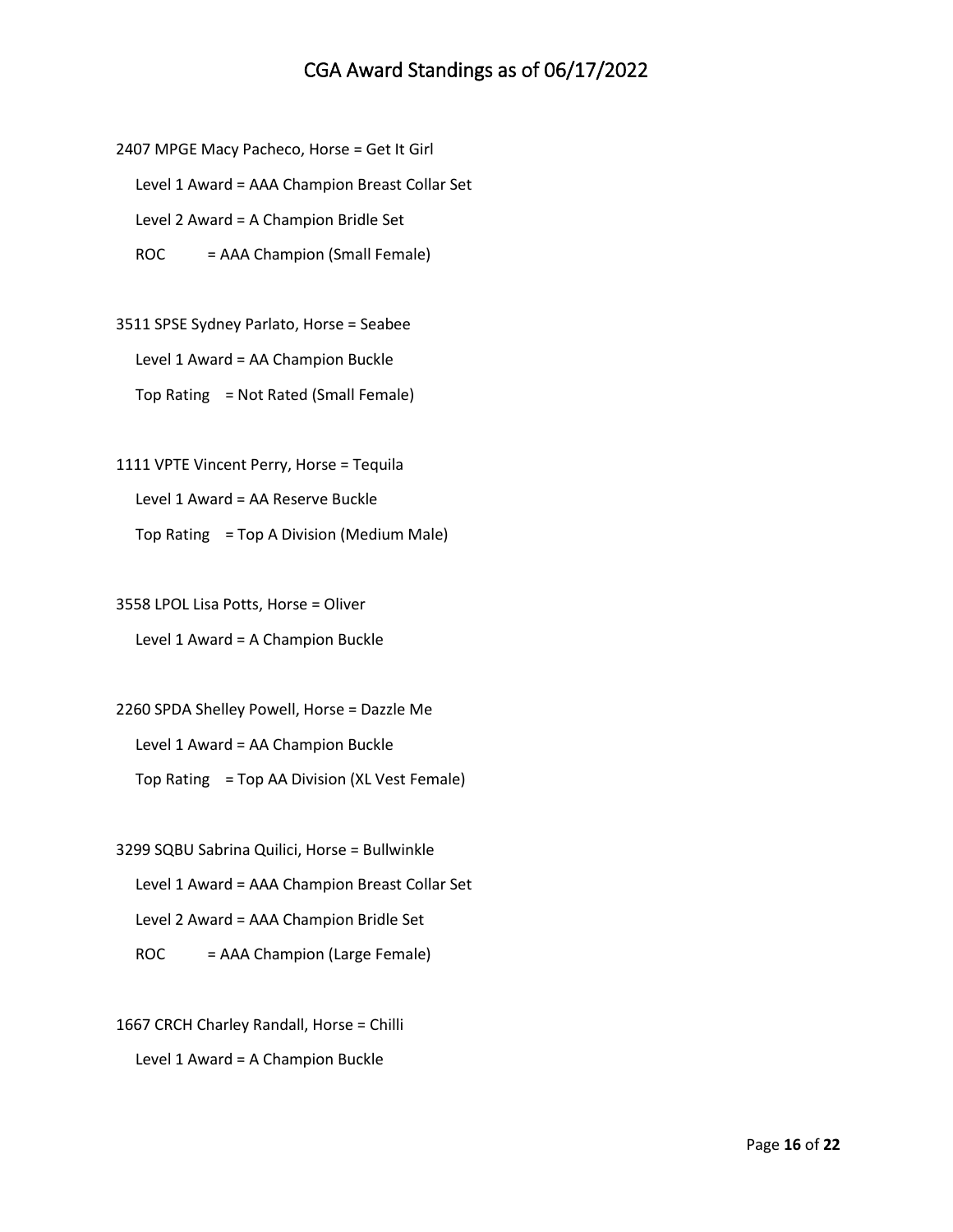3330 MRGY Michael Raynor, Horse = Gypsy

Level 2 Award = Not Rated (Bracelet)

2424 VRHO Victoria Rebich, Horse = Hot Tamale

Level 1 Award = AA Champion Buckle

ROC = AA Champion (Small Female)

2551 CRMO Chelsie Redin, Horse = Moose Level 2 Award = FC Champion Bridle Set

1682 BRCH Briellen Ricotta, Horse = Charming Charlie

Level 1 Award = AA Champion Buckle

Top Rating = Top AA Division (Med Female)

1722 CRSI1 Christopher Rowles, Horse = Sitn On Silvermine

Level 1 Award = AA Reserve Buckle

ROC = AA Reserve (Large Male)

3863 KRCA Katrina Russell, Horse = Cadet

Level 1 Award = AA Champion Buckle

1596 BSBR1 Brianna Sager, Horse = Brat Face Luna Level 1 Award = A Reserve Breast Collar Set Level 2 Award = Not Rated (Bridle Set) Top Rating = Not Rated (XXL Female)

1629 SSMI Savannah Sahagun, Horse = Miss Samwise

Level 1 Award = A Reserve Buckle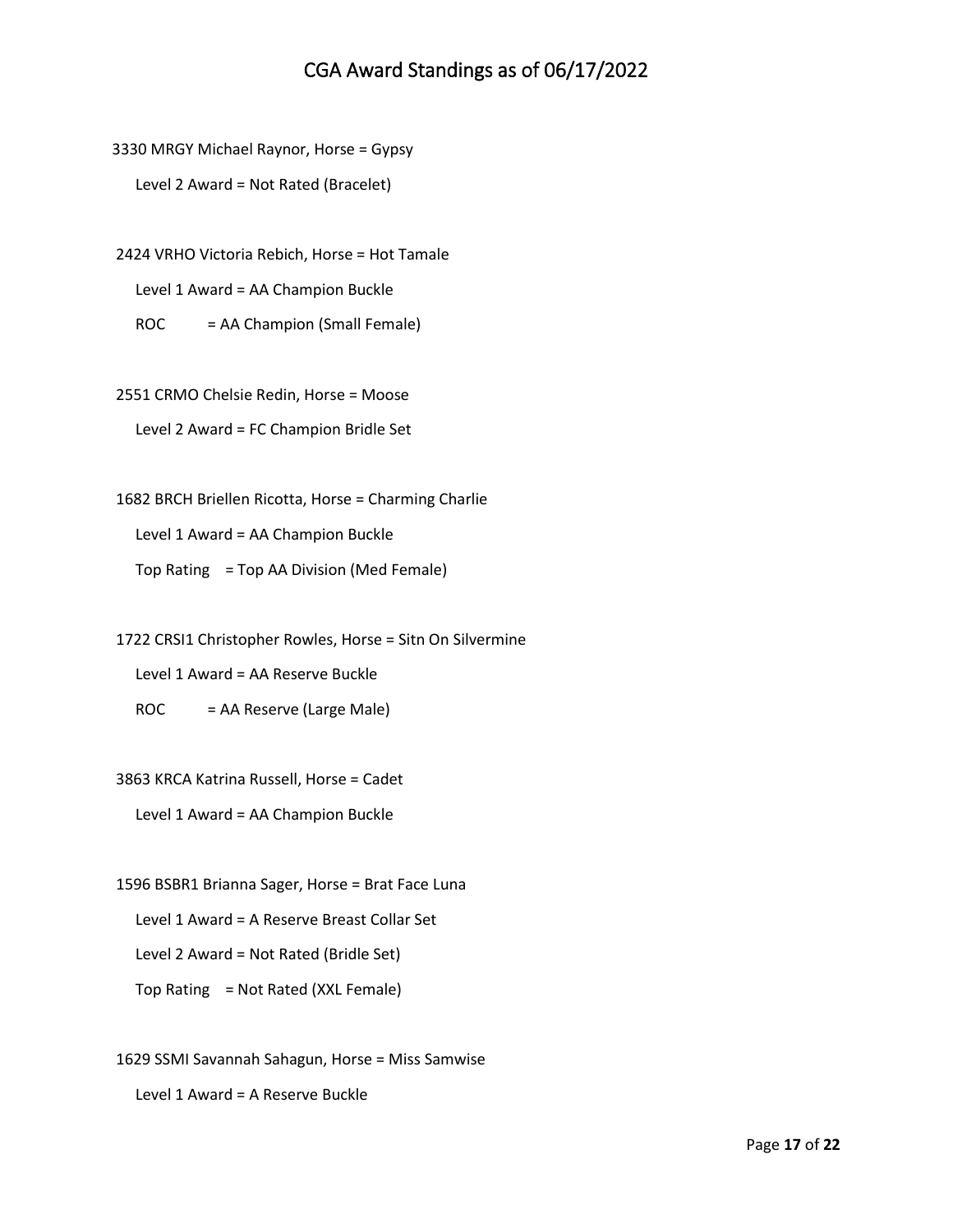2792 ISIN Isabelle Saul, Horse = Integrity

Level 1 Award = A Champion Buckle

2455 BSJA Baylee Schwind, Horse = Jake

Level 1 Award = A Champion Buckle

2454 ESBL Eva Schwind, Horse = Blue Level 1 Award = AA Champion Buckle

2834 SSSH Sherrie Sedivy, Horse = Sherries Summdae Syn Level 1 Award = Not Rated (Buckle)

3229 ASRO Audrey Shamblin, Horse = Rootbeer Level 1 Award = Not Rated (Buckle)

3230 LSLE Lyra Shamblin, Horse = Leroy Level 1 Award = Not Rated (Buckle)

3660 JSDO Jessica Sherrick, Horse = Dozer Level 1 Award = A Champion Buckle

3923 ASMI Allyson Shiffrar, Horse = Miss Saintly Shine Level 1 Award = A Champion Buckle Top Rating = Top A Division (V-XL Female)

1360 BSNO Bailie Simas, Horse = Notcho

Level 1 Award = Not Rated (Buckle)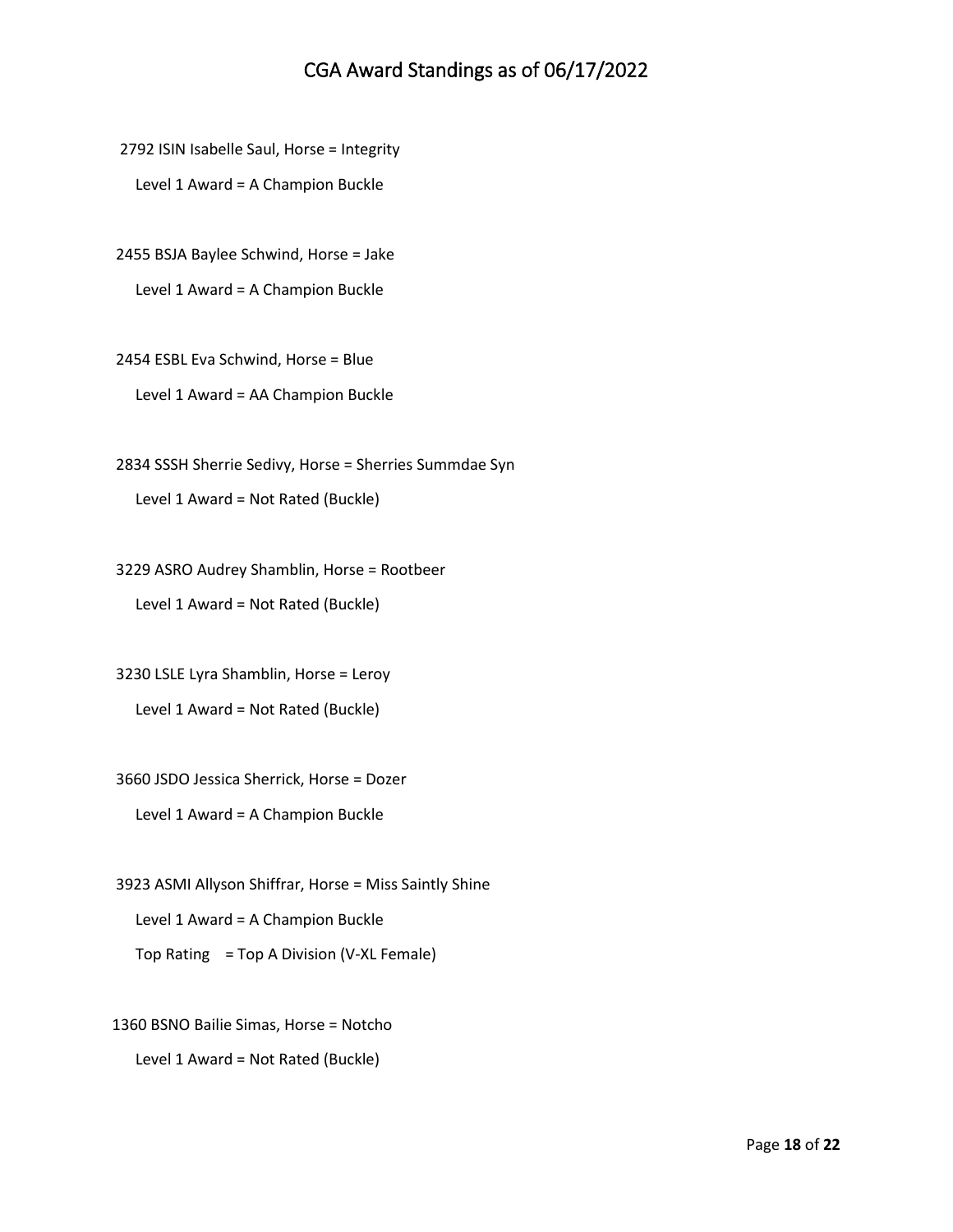3497 KSYE Kinleigh Smith, Horse = Yellow Trigger Level 1 Award = A Champion Buckle Top Rating = Top A Division ( Female)

9718 FSFE Fayra Staas, Horse = Feel The Sting Level 1 Award = Not Rated (Buckle) Level 2 Award = Not Rated (Bridle Set) Senior Elite = Not Rated (XL Female)

4658 NSFL Natalie Staas, Horse = Flash Me A Whistle Level 1 Award = A Champion Buckle

4658 NSCU Natalie Staas, Horse = Cutters Hotrod Level 1 Award = Not Rated (Buckle)

Top Rating = Not Rated (XL Female)

3328 CSHE Carly Stern, Horse = Hennessy Level 2 Award = Not Rated (Bridle Set)

4733 JSSE Janie Strang, Horse = Senshi Toshio Level 1 Award = A Champion Buckle Level 2 Award = A Champion Bridle Set

3981 PSJE Pryce Swenson, Horse = Jedi Level 1 Award = FC Champion Buckle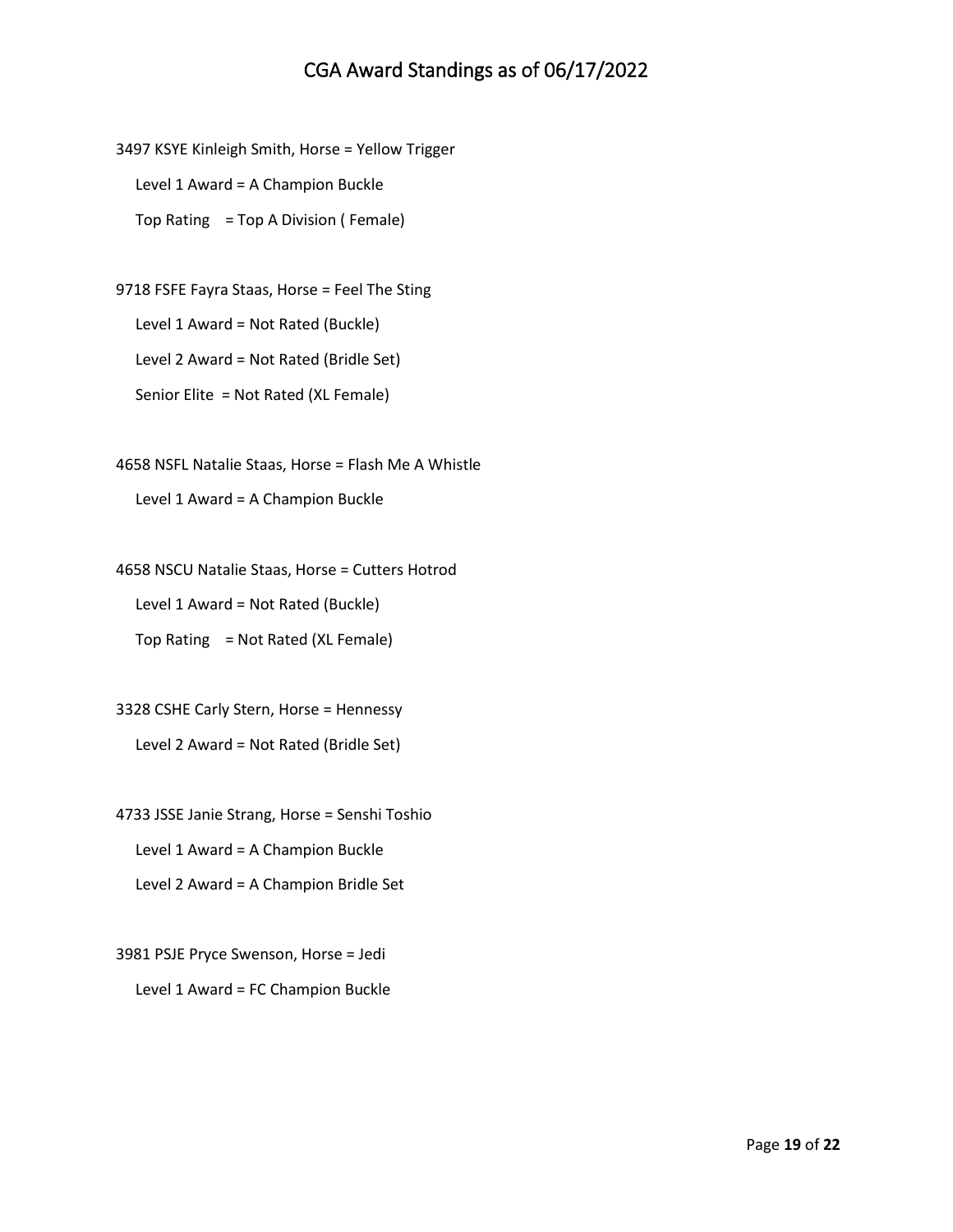1927 ITRO Isaiah Thompson, Horse = Royal Moonshine

Level 1 Award = AAA+ Reserve Buckle

Level 2 Award = AAA Champion Bridle Set

ROC = AAA+ Reserve (Large Female)

1501 JTTE Jeni Thompson, Horse = Texas

Level 1 Award = FC Champion Buckle

2101 KTDA Kasinda Thompson, Horse = Dashin With Chicks

Level 1 Award = A Champion Buckle

Top Rating = Top A Division (Small Female)

2101 KTSP Kasinda Thompson, Pony = Spot Level 1 Award = AAA Champion Buckle ROC = AAA Champion (Small Female)

4184 TTTH Trew Tollison, Pony = Thumper Level 1 Award = AA Champion Buckle Level 2 Award = AA Champion Bracelet ROC = AA Champion (Youth Med Female)

2512 ATBE Amelia Torretto, Horse = Beau Level 1 Award = Not Rated (Buckle) Level 2 Award = Not Rated (Bridle Set) Top Rating = Not Rated (Small Female)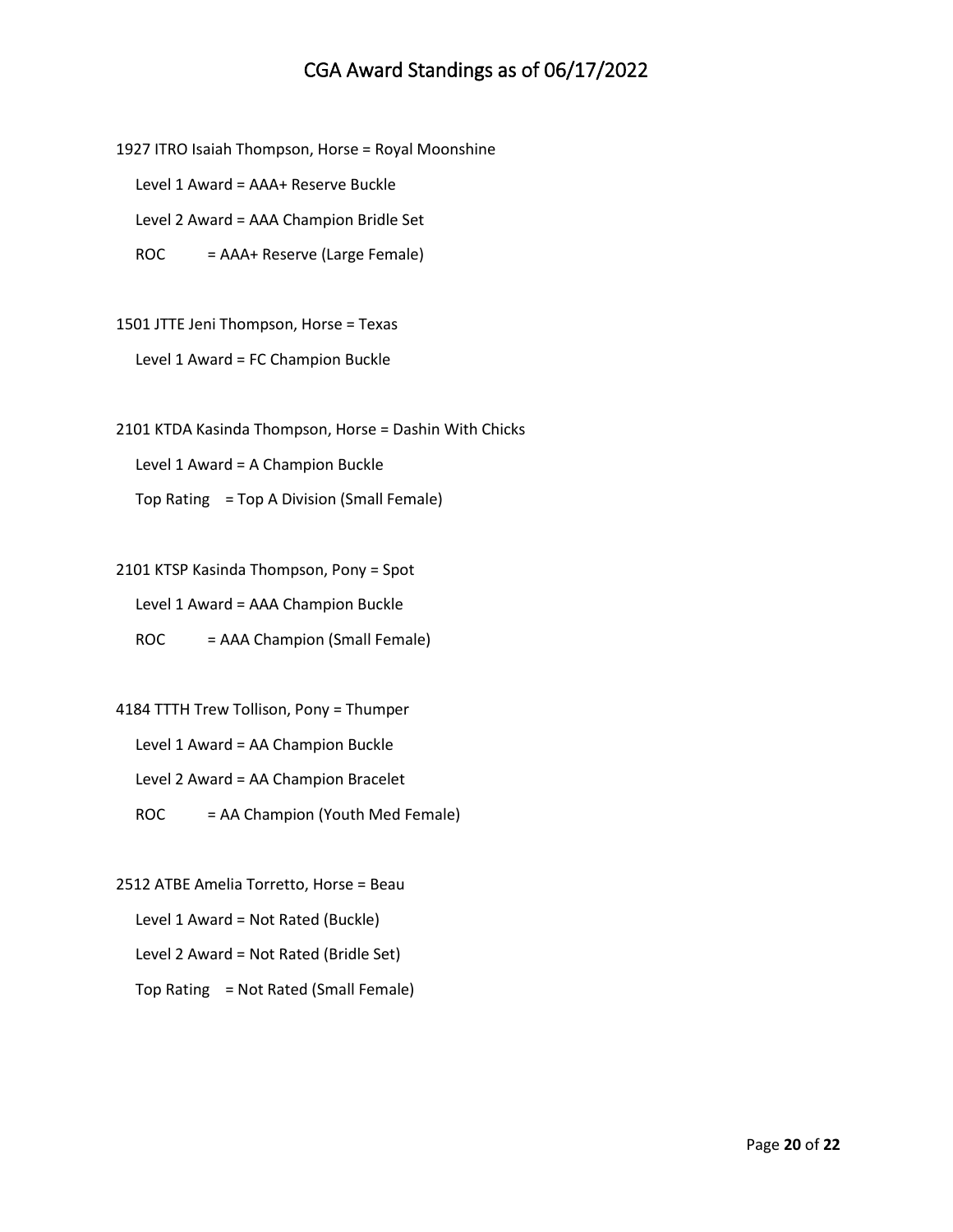3539 RTDI Rachel Trani, Horse = Dixie Epona

Level 1 Award = A Reserve Buckle

Level 2 Award = Not Rated (Bracelet)

Top Rating = Top FC Division (X-Large Female)

2056 JTMY Jamie Tsuji, Pony = My Pony Bandit Level 1 Award = AAA Reserve Buckle ROC = AAA Reserve (small Female)

2812 SUTI Stephanie Uribe, Pony = Tilly Level 1 Award = Not Rated (Buckle) Level 2 Award = Not Rated (Bridle Set)

ROC = Not Rated (Large Female)

3141 HVDU Haley VanDaele, Horse = Dutchess Level 1 Award = A Champion Buckle

3017 KWKI Kristina Wada, Horse = Kid Level 1 Award = A Champion Buckle

3512 EWSA Evie Watkins, Horse = Sally Level 1 Award = A Reserve Buckle

3513 ZWLU Zoe Watkins, Horse = Lucky Charm Level 1 Award = A Champion Buckle

2238 EWPU Emiko Wiarco, Horse = Puffle Level 1 Award = A Reserve Buckle